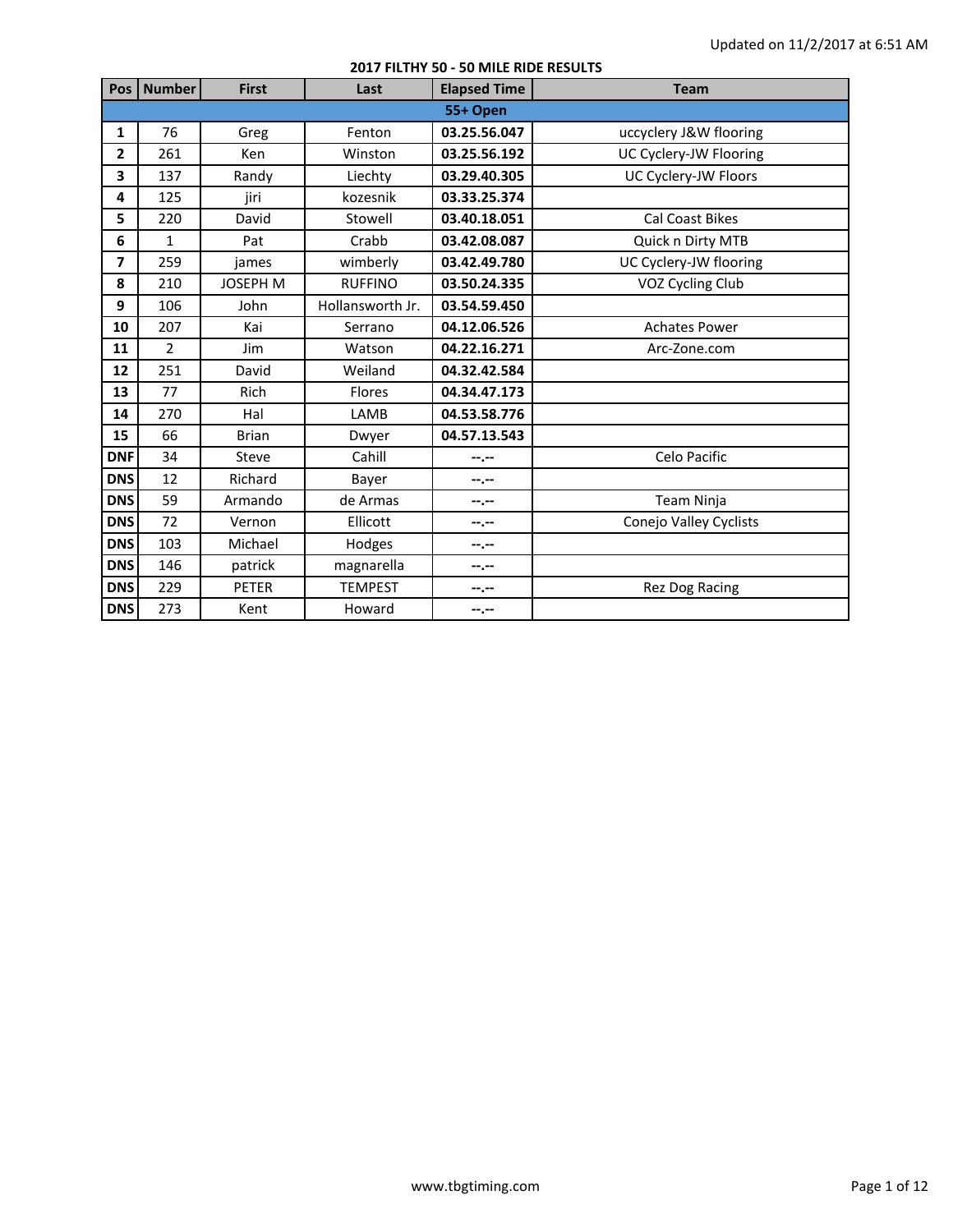| Pos                     | <b>Number</b> | <b>First</b>    | Last          | <b>Elapsed Time</b>      | <b>Team</b>                  |
|-------------------------|---------------|-----------------|---------------|--------------------------|------------------------------|
|                         |               |                 |               | <b>Beginner Men Open</b> |                              |
| 1                       | 170           | Adam            | Pacal         | 03.36.25.343             |                              |
| $\mathbf{2}$            | 142           | Scott           | Lundgren      | 04.10.56.812             | Mach 5 Racing                |
| 3                       | 116           | Francis         | Juan          | 04.12.19.574             |                              |
| 4                       | 19            | <b>Travis</b>   | <b>Biffar</b> | 04.13.09.775             |                              |
| 5                       | 139           | Steve           | Ling          | 04.16.04.771             |                              |
| 6                       | 140           | Ryder           | Logan         | 04.16.49.523             |                              |
| $\overline{\mathbf{z}}$ | 277           | Dennie          | Bourbeau      | 04.17.05.023             |                              |
| 8                       | 275           | <b>Nicholas</b> | Antonio       | 04.19.25.822             |                              |
| $\boldsymbol{9}$        | 119           | Sean            | Kamborian     | 04.20.36.219             | <b>Fullerton Bicycles</b>    |
| 10                      | 203           | <b>GERARDO</b>  | SANCHEZ       | 04.21.08.985             |                              |
| 11                      | 243           | Tyson           | Vonderfecht   | 04.24.42.600             |                              |
| 12                      | 226           | Michael         | Tarver        | 04.25.04.366             | <b>SDBC Emerald Textiles</b> |
| 13                      | 23            | Fred            | Bowen         | 04.25.52.233             |                              |
| 14                      | 31            | James           | Brown         | 04.26.53.194             | Coyotes                      |
| 15                      | 186           | Luis            | quintana      | 04.28.42.460             |                              |
| 16                      | 53            | PJ              | Crawford      | 04.29.16.283             |                              |
| 17                      | 21            | Daniel          | Boll          | 04.29.16.294             |                              |
| 18                      | 244           | Kevin           | Vonderfecht   | 04.29.59.330             |                              |
| 19                      | 249           | Andrew          | Weber         | 04.31.18.865             |                              |
| 20                      | 134           | Paul            | Lehmann       | 04.32.45.368             |                              |
| 21                      | 238           | Tyler           | Vallillee     | 04.32.52.612             |                              |
| 22                      | 179           | Ivan            | Perez         | 04.33.45.603             |                              |
| 23                      | 241           | Tonny           | Vizcarra      | 04.35.08.331             | <b>TAMARINDO</b>             |
| 24                      | 40            | Gerardo         | Catalan       | 04.35.16.034             | <b>XCBAJA</b>                |
| 25                      | 239           | Cameron         | Vance         | 04.36.32.841             | Rehab United                 |
| 26                      | 262           | <b>PATRICK</b>  | <b>WIRE</b>   | 04.37.51.974             |                              |
| 27                      | 151           | Glenn           | Masuda        | 04.40.03.562             |                              |
| 28                      | 169           | Michael         | Oviedo        | 04.40.44.723             |                              |
| 29                      | 190           | Eric            | Richter       | 04.42.59.576             |                              |
| 30                      | 218           | John            | Stenton       | 04.43.39.116             | Ninja                        |
| 31                      | 164           | Chad            | Oblak         | 04.46.22.211             |                              |
| 32                      | 87            | phillip         | grey          | 04.48.30.091             | cyclogical                   |
| 33                      | 56            | Stephen         | Dann          | 04.50.11.671             |                              |
| 34                      | 5             | Mark            | Ament         | 04.50.28.113             | None                         |
| 35                      | 219           | Christopher     | Stephenson    | 04.50.41.567             |                              |
| 36                      | 4             | Corey           | Allen         | 04.51.17.708             | <b>Rad Racing</b>            |
| 37                      | 62            | Christopher     | DeNardi       | 04.52.58.787             |                              |
| 38                      | 89            | Tigran          | Guledjian     | 04.54.29.140             |                              |
| 39                      | 143           | MICHAEL         | MACARE        | 04.54.37.586             | <b>Bicycle Warehouse</b>     |
| 40                      | 260           | Jeffrey         | Winckler      | 04.55.43.294             |                              |
| 41                      | 30            | Thomas          | Brown         | 04.55.50.865             | WinTeam                      |
| 42                      | 91            | brent           | gustin        | 04.55.52.113             |                              |
| 43                      | 158           | John            | Moatsos       | 05.08.16.800             |                              |
| 44                      | 153           | ryan            | mckinnon      | 05.12.27.713             | Team Ninja                   |
| 45                      | 51            | Jared           | Conrad        | 05.12.27.817             |                              |
| 46                      | 32            | Darrin          | <b>Bulik</b>  | 05.12.29.663             |                              |
| 47                      | 109           | Mario           | Ibarra        | 05.20.19.662             | <b>SDRP MTB PATROL</b>       |
| 48                      | 272           | Gilberto        | Jimenez       | 05.27.01.863             |                              |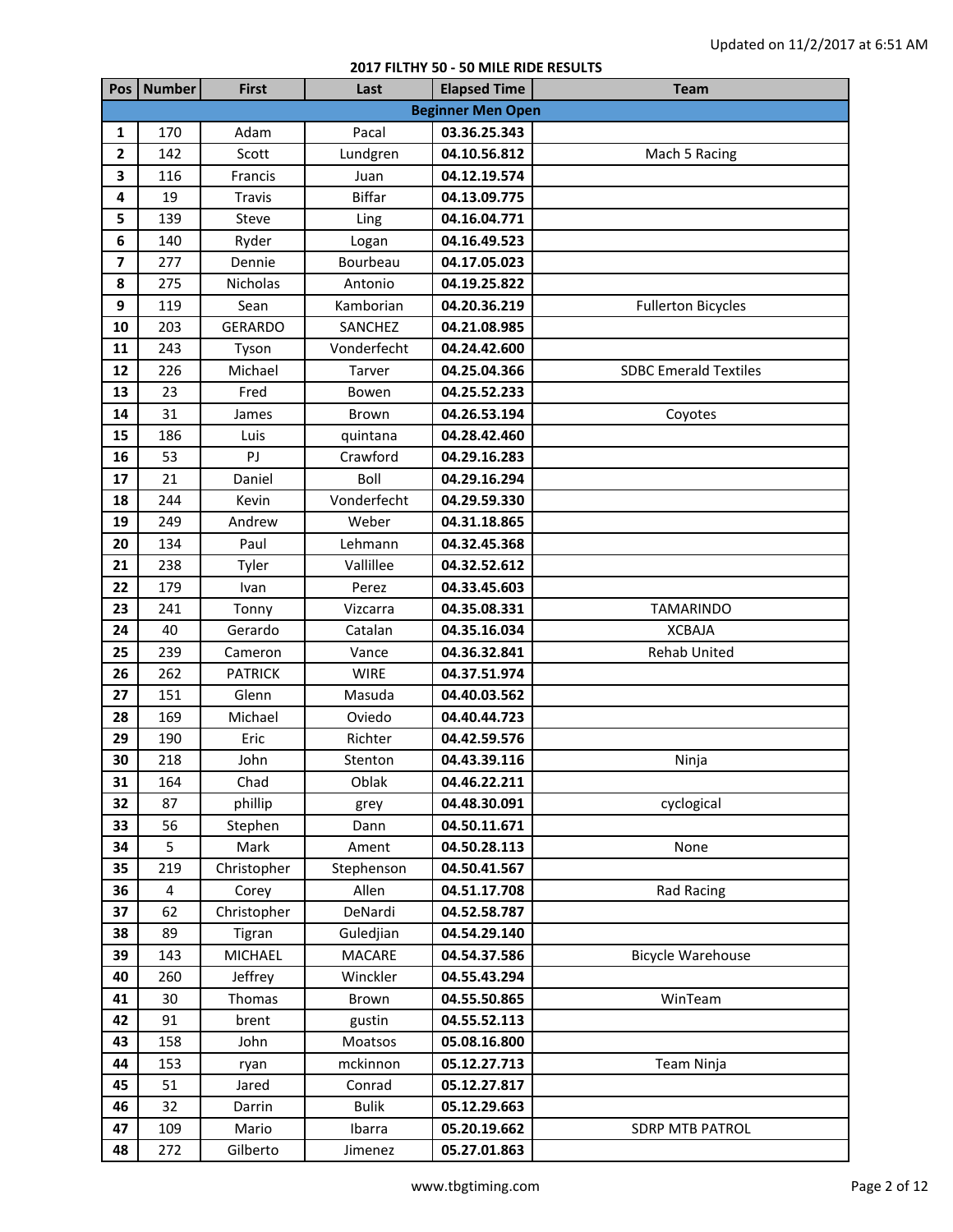| Pos        | <b>Number</b> | <b>First</b> | Last     | <b>Elapsed Time</b> | <b>Team</b>  |
|------------|---------------|--------------|----------|---------------------|--------------|
| 49         | 110           | Kevin        | Ivey     | 05.43.05.642        |              |
| 50         | 133           | Stephen      | Lee      | 05.43.05.643        |              |
| 51         | 38            | Adam         | Casillas | 05.45.18.643        |              |
| 52         | 61            | Zane         | Deleon   | 06.00.23.643        |              |
| <b>DNF</b> | 3             | Matthew      | Allen    | --.--               |              |
| <b>DNS</b> | 63            | Jason        | Deneau   | --.--               |              |
| <b>DNS</b> | 86            | Craig        | Graham   | --.--               |              |
| <b>DNS</b> | 115           | Nathan       | Jovin    | --.--               |              |
| <b>DNS</b> | 181           | hartmuth     | peter    | --.--               |              |
| <b>DNS</b> | 187           | Eric         | Rehberg  | --.--               | <b>USMES</b> |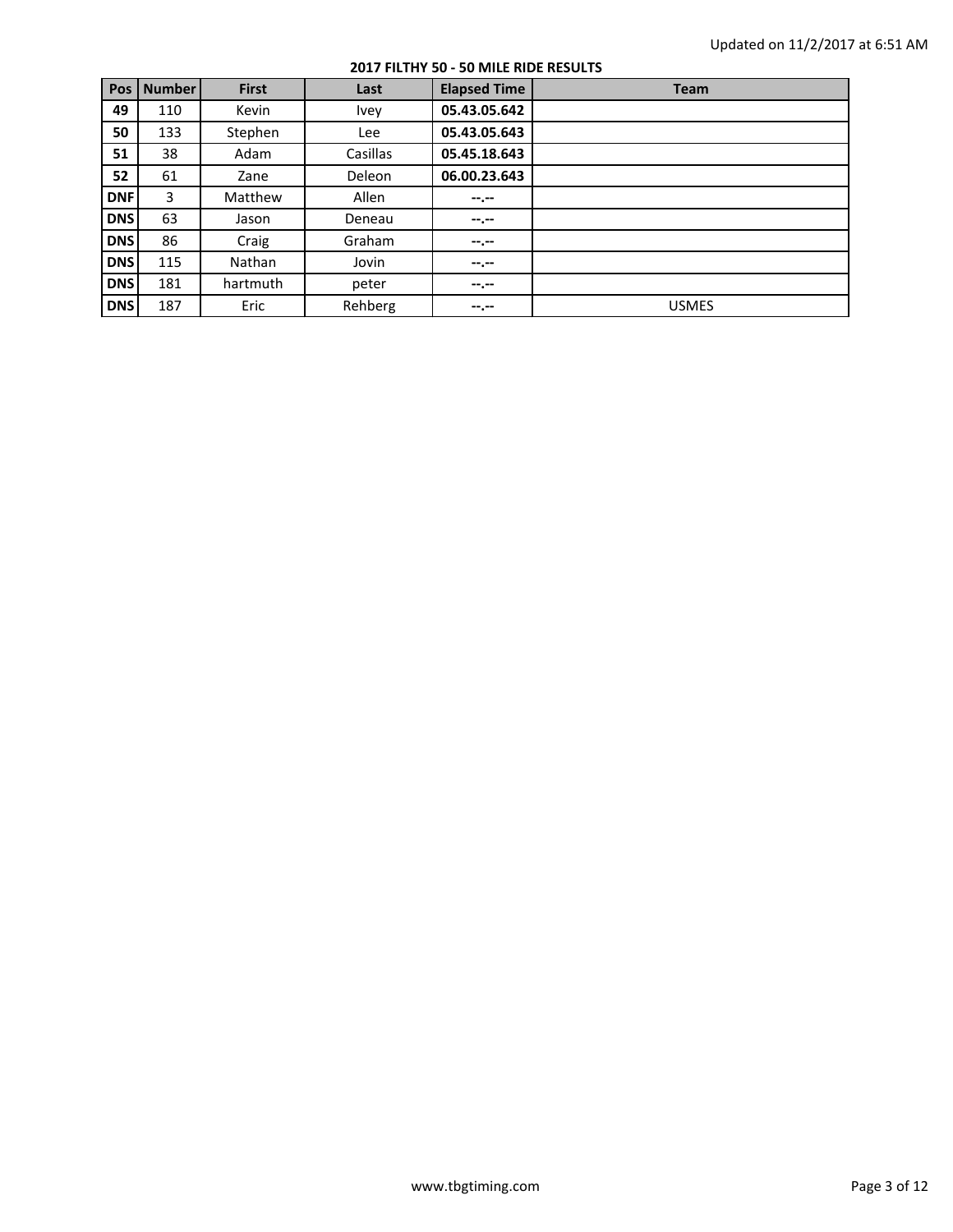|            | <b>Pos   Number  </b>      | <b>First</b> | Last  | <b>Elapsed Time</b> | <b>Team</b>     |  |  |  |
|------------|----------------------------|--------------|-------|---------------------|-----------------|--|--|--|
|            | <b>Beginner Women Open</b> |              |       |                     |                 |  |  |  |
|            | 233                        | Kimberly     | Tom   | 04.43.16.264        | Skyflash Racing |  |  |  |
| h          | 197                        | Angie        | Rozsa | 04.46.42.205        |                 |  |  |  |
| C          | 213                        | Dana         | Song  | 05.37.48.904        | Dobo Shobobo    |  |  |  |
| <b>DNF</b> | 49                         | Patsy        | Coles | $-2 - 2 - 1$        |                 |  |  |  |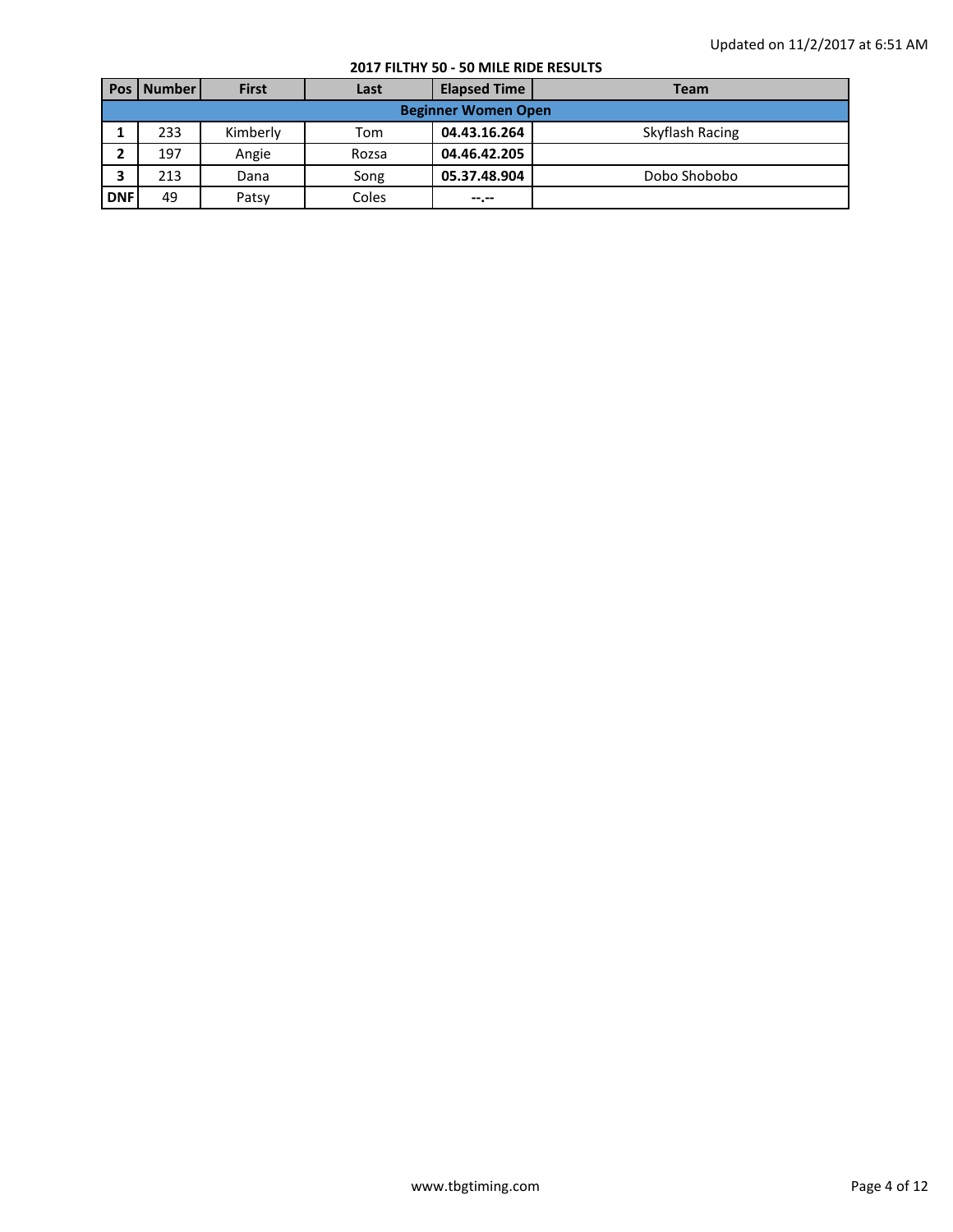| <b>Pos</b>     | <b>Number</b>           | <b>First</b> | Last           | <b>Elapsed Time</b> | <b>Team</b>               |  |  |  |
|----------------|-------------------------|--------------|----------------|---------------------|---------------------------|--|--|--|
|                | <b>Big Boned (200+)</b> |              |                |                     |                           |  |  |  |
| $\mathbf{1}$   | 162                     | Christopher  | Nelson         | 03.41.14.983        |                           |  |  |  |
| $\overline{2}$ | 9                       | Ryan         | Baker          | 03.47.44.763        | velo pasadena             |  |  |  |
| 3              | 287                     | Todd         | Flaming        | 03.57.24.871        |                           |  |  |  |
| 4              | 132                     | Jeff         | Laubscher      | 03.57.28.905        |                           |  |  |  |
| 5              | 65                      | Peter        | Duncan         | 04.02.06.045        |                           |  |  |  |
| 6              | 144                     | john         | madison        | 04.08.05.452        |                           |  |  |  |
| 7              | 97                      | shane        | heppner        | 04.13.18.262        |                           |  |  |  |
| 8              | 149                     | Steve        | Marshall       | 04.16.14.842        | <b>Muscle Monster</b>     |  |  |  |
| 9              | 131                     | Lars         | Larsson        | 04.20.06.714        |                           |  |  |  |
| 10             | 247                     | Bill         | Walton         | 04.20.40.017        | fullerton bike            |  |  |  |
| 11             | 8                       | Mike         | Bader          | 04.23.53.574        |                           |  |  |  |
| 12             | 120                     | Charlie      | Karstrom       | 04.25.39.914        | <b>Breakaway Training</b> |  |  |  |
| 13             | 268                     | Rich         | Sherwood       | 04.40.38.377        |                           |  |  |  |
| 14             | 13                      | David        | Beasley        | 04.42.46.892        |                           |  |  |  |
| 15             | 198                     | LAMAR        | ROZSA          | 05.13.26.879        |                           |  |  |  |
| 16             | 150                     | John         | Martindale     | 05.21.20.016        | Linked Cycling            |  |  |  |
| 17             | 292                     | Matthew      | Popovich-Judge | 05.26.49.346        | Cowabunga                 |  |  |  |
| <b>DNS</b>     | 84                      | Mike         | Gill           | $-2 - 1 - 1 = 0$    | Baghouse                  |  |  |  |
| <b>DNS</b>     | 217                     | Chris        | Staszak        | --.--               | Team Ninja                |  |  |  |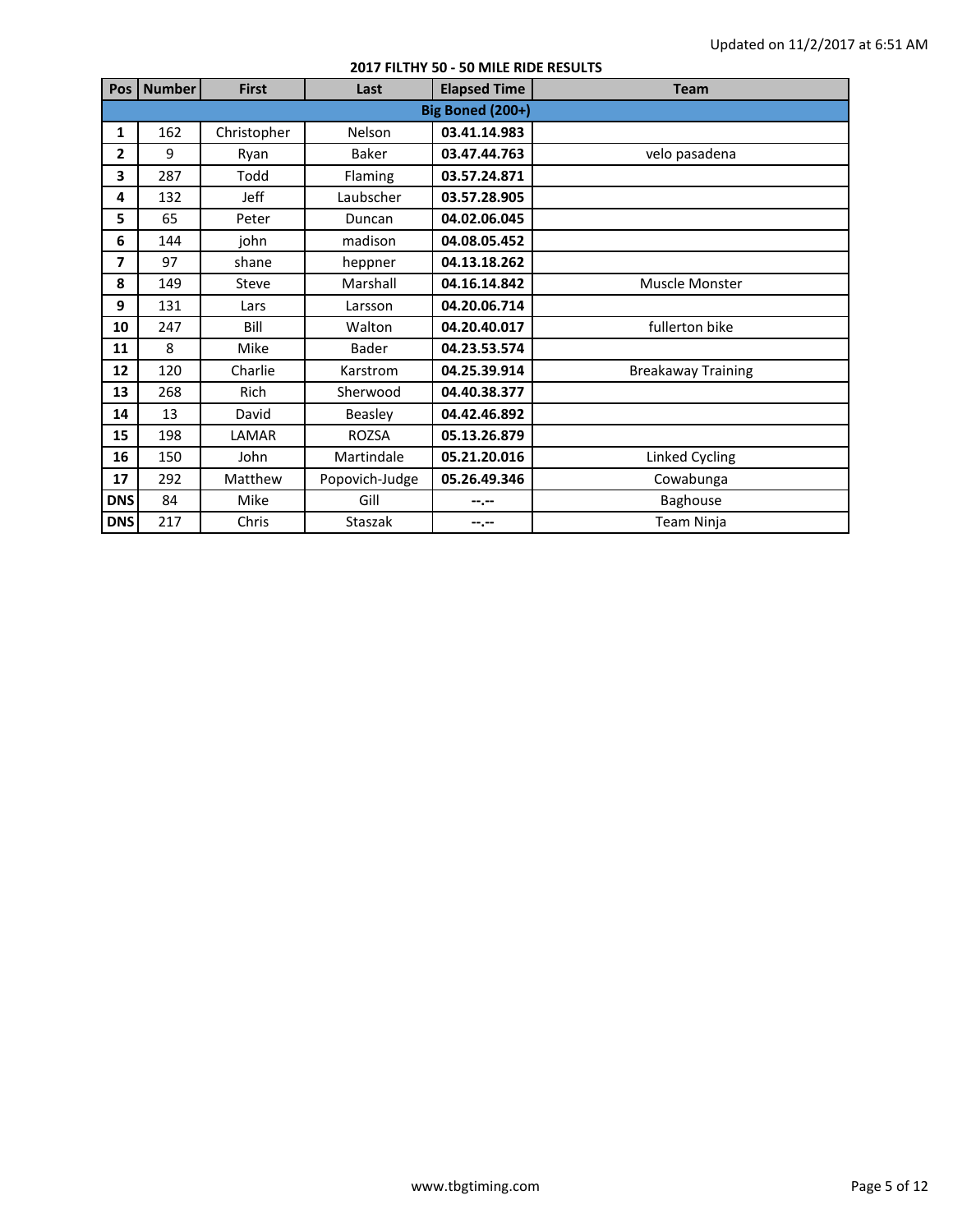| Pos          | <b>Number</b> | <b>First</b>    | Last             | <b>Elapsed Time</b>          | <b>Team</b>                                             |
|--------------|---------------|-----------------|------------------|------------------------------|---------------------------------------------------------|
|              |               |                 |                  | <b>Expert Men Open</b>       |                                                         |
| 1            | 283           | <b>Brian</b>    | Scarborough      | 03.07.03.692                 | <b>Stonehaus Trek</b>                                   |
| $\mathbf{2}$ | 14            | <b>Nic</b>      | Beechan          | 03.07.04.184                 | <b>Trek Test Team</b>                                   |
| 3            | 55            | Ryan            | Dahl             | 03.08.19.009                 | <b>WEND Bike</b>                                        |
| 4            | 20            | Steve           | Bobrofsky        | 03.08.19.681                 | Rock n Road Cyclery                                     |
| 5            | 168           | Keith           | Omundson         | 03.08.50.603                 | Purely Dental Encinitas-Ride Cyclery                    |
| 6            | 74            | Ryan            | Fedorow          | 03.09.39.135                 | Team Baghouse                                           |
| 7            | 92            | Dean            | Hall             | 03.10.47.004                 | Baghouse                                                |
| 8            | 67            | Chris           | Edmunds          | 03.11.47.256                 | Team Velocity-East West Bikes                           |
| 9            | 254           | John            | Wessling         | 03.11.47.606                 | Roys Cyclery-Wessling Fitness                           |
| 10           | 288           | Daniel          | Munoz            | 03.14.37.166                 | Baghouse                                                |
| 11           | 18            | <b>ERIC</b>     | <b>BIERMAN</b>   | 03.16.07.473                 | Ninety-7                                                |
| 12           | 282           | Eric            | Squires          | 03.16.27.839                 | <b>Bike Religion-Boost Mobile</b>                       |
| 13           | 211           | Matt            | Smith            | 03.18.30.766                 | Baghouse-RockNRoad                                      |
| 14           | 200           | Johnny          | OMara            | 03.18.32.313                 | Team Baghouse                                           |
| 15           | 101           | Chris           | Hill             | 03.18.33.225                 |                                                         |
| 16           | 257           | Eric            | Wilson           | 03.21.50.941                 | Purely Dental - Ride                                    |
| 17           | 227           | Skyler          | Taylor           | 03.21.51.267                 | <b>SDBC</b>                                             |
| 18           | 24            | Steve           | Boyd             | 03.22.15.172                 | UC Cyclery-JW Floors                                    |
| 19           | 271           | Daniel          | Perez            | 03.22.15.431                 | Bear valley bikes                                       |
| 20           | 236           | Greg            | Twitty           | 03.22.17.330                 | UC Cyclery - JW Flooring                                |
| 21           | 232           | Paul            | Todd             | 03.24.19.112                 | <b>UCC JW Flooring</b>                                  |
| 22           | 253           | Robert          | Wessels          | 03.26.01.562                 | The bike shop temecula                                  |
| 23           | 206           | Eric            | Senk             | 03.26.27.235                 | Ryno Equipment Ryno Power                               |
| 24           | 281           | Jeff            | Ward             | 03.27.17.873                 | Boost-Monster                                           |
| 25           | 46            | Rob             | Christman        | 03.27.51.373                 |                                                         |
| 26           | 286           | Karl            | <b>Bordine</b>   | 03.29.09.883                 | Monster                                                 |
| 27           | 118           | Jack            | Kairy            | 03.30.07.031                 | Sun Coast Velo - UCC                                    |
| 28           | 22            | Fabio           | <b>Bottalico</b> | 03.33.43.954                 | Cal Coast Bicycles - Spinergy Wheels                    |
| 29           | 27            | Gilles          | <b>Brochard</b>  | 03.34.40.931                 | <b>TASCO MTB</b>                                        |
| 30           | 114           | Benjamin        | Jones            | 03.35.05.142                 | Velo hangar                                             |
| 31           | 70            | Jake            | Elkins           | 03.35.35.851                 | Toyota Escondido                                        |
| 32           | 129           | Jordan          | LARA             | 03.36.46.335                 | <b>TASCO</b>                                            |
| 33           | 148           | Charlie         | Marinko          | 03.36.54.474                 | <b>HUNKR Pedal industries</b>                           |
| 34           | 69            | Daniel          | Eitman           | 03.39.26.569                 | Descent Race Team-Cycleogical                           |
| 35           | 166           | jussi           | oksanen          | 03.39.28.104                 | <b>Wolf Pack Cycling</b>                                |
| 36           | 135           | Kevin           | Lentz            | 03.40.24.117                 | <b>TASCO MTB</b>                                        |
| 37           | 155           | Kevin           | Mehrens          | 03.40.36.340                 | PsyclePaths                                             |
| 38           | 17<br>90      | Christopher     | Besaw            | 03.41.11.599                 | SDBC-EMERALD TEXTILES p-b UC Cyclery<br>Cal Coast Bikes |
| 39<br>40     | 136           | Patrik          | gunnarsson       | 03.41.30.672<br>03.43.12.103 |                                                         |
|              |               | ryan            | ley              | 03.48.46.113                 | Descent Race Team                                       |
| 41<br>42     | 248<br>274    | Nathan<br>Steve | Adams<br>Sandacz | 03.51.04.984                 | Boost Mobile MTB R5Ciclismo Road                        |
| 43           | 228           | Bryan           | Taylor           | 03.51.30.815                 | <b>UCC-JW Floors Racing</b>                             |
| 44           | 102           | MICHAEL J       | HILLENBRAND      | 03.54.34.639                 |                                                         |
| 45           | 52            | Turner          | Conway           | 04.02.00.264                 | Giant Bikes-FB Bikes-Tasco                              |
| 46           | 42            | Bernabé         | Cedillo          | 04.16.33.914                 |                                                         |
| 47           | 111           | nobil           | john             | 05.46.05.641                 | Team Ninja                                              |
| <b>DNF</b>   | 201           | Jim             | Salazar          | --.--                        | Purely Dental Encinitas-RIDE Cyclery                    |
|              |               |                 |                  |                              |                                                         |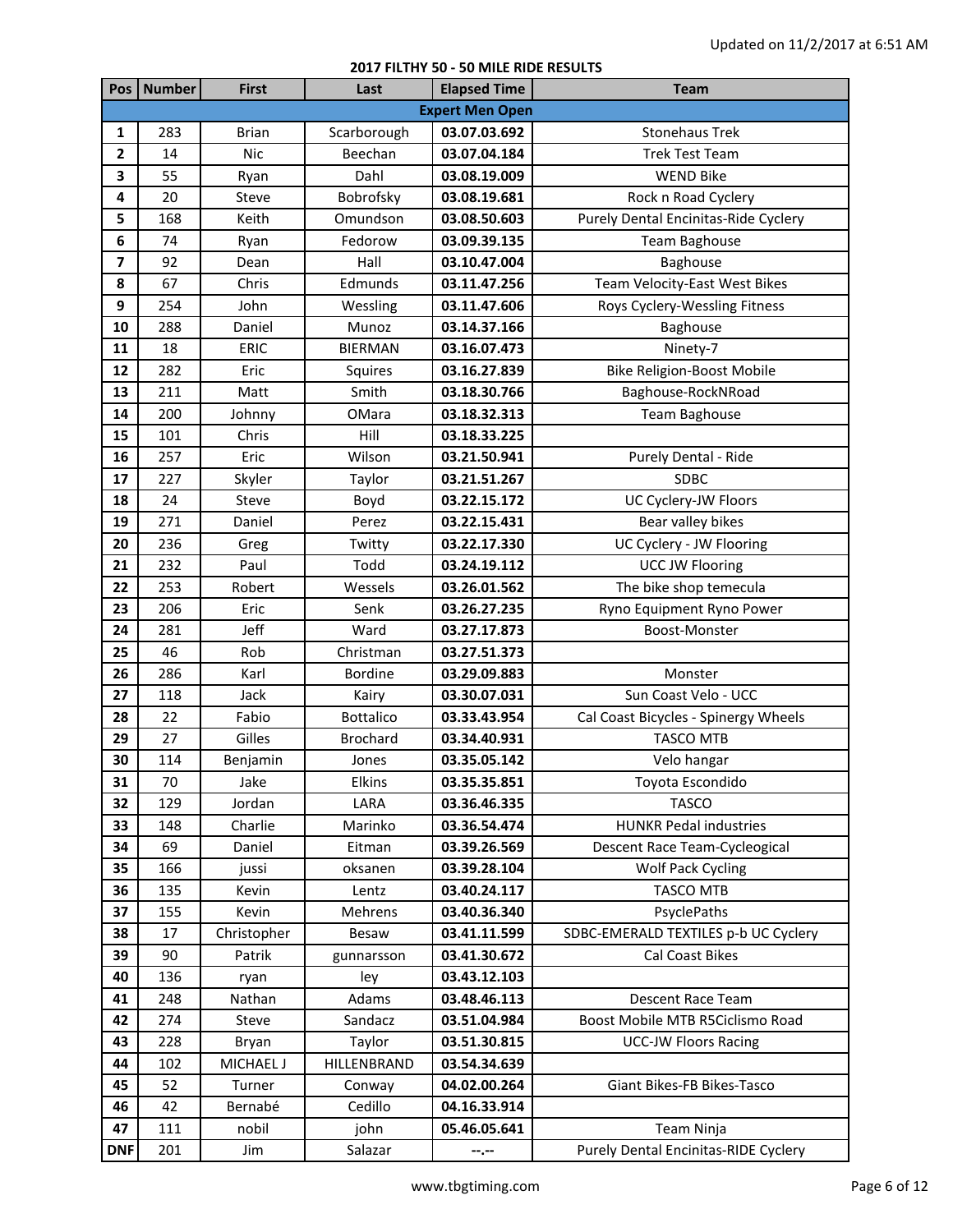| Pos        | <b>Number</b> | <b>First</b>    | Last             | <b>Elapsed Time</b> | <b>Team</b>                               |
|------------|---------------|-----------------|------------------|---------------------|-------------------------------------------|
| <b>DNS</b> | 37            | Robin           | Carpenter        | --.--               | Holowesko Citadel p-b Hincapie Sportswear |
| <b>DNS</b> | 43            | Matt            | Cerami           | --.--               | <b>Union Sport</b>                        |
| <b>DNS</b> | 71            | Jake            | <b>Elkins</b>    | --.--               | Toyota Escondido                          |
| <b>DNS</b> | 112           | Erik            | Johnson          | --.--               | Velo Hanger                               |
| <b>DNS</b> | 156           | Richard         | Merrick          | --.--               | <b>Cycling Escapes</b>                    |
| <b>DNS</b> | 194           | <b>GILBERTO</b> | <b>RODRIGUEZ</b> | --.--               | Desert King - Mix Speed                   |
| <b>DNS</b> | 214           | Michael         | Sowinski         | --.--               | Purely Dental - RIDE Cyclery              |
| <b>DNS</b> | 231           | Pete            | Tholl            | --.--               | TascoMtb                                  |
| <b>DNS</b> | 255           | Peter           | Westlake         | --.--               |                                           |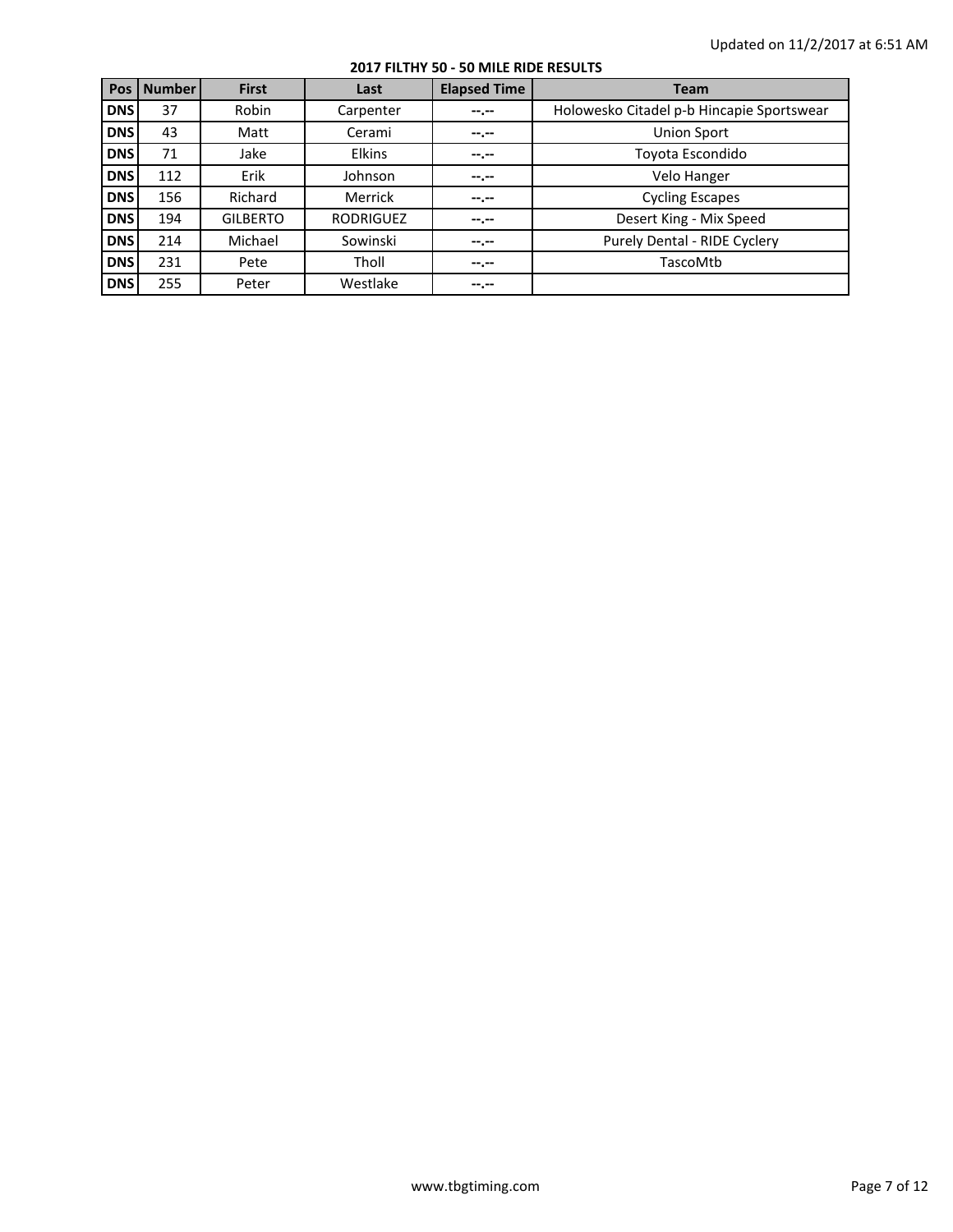| <b>Pos</b> | <b>Number</b>            | <b>First</b> | Last           | <b>Elapsed Time</b> | <b>Team</b>           |  |  |  |  |
|------------|--------------------------|--------------|----------------|---------------------|-----------------------|--|--|--|--|
|            | <b>Expert Women Open</b> |              |                |                     |                       |  |  |  |  |
|            | 50                       | Larissa      | Connors        | 03.18.04.841        | Ridebiker             |  |  |  |  |
| 2          | 223                      | Tamara       | Tabeek         | 03.54.32.404        | Skyflash-Braveheart   |  |  |  |  |
| 3          | 276                      | <b>NIKE</b>  | <b>MATANZA</b> | 03.55.08.903        | EKINIRIS-D3           |  |  |  |  |
| 4          | 174                      | Christi      | Patrick        | 03.58.54.231        |                       |  |  |  |  |
| 5          | 161                      | Staci        | <b>Nash</b>    | 03.58.55.067        | Baghouse- Rock N Road |  |  |  |  |
| 6          | 178                      | Shelly       | Peppenani      | 04.24.16.108        | Trek girls team       |  |  |  |  |
| 7          | 10                       | Angie        | Baker          | 04.24.25.673        |                       |  |  |  |  |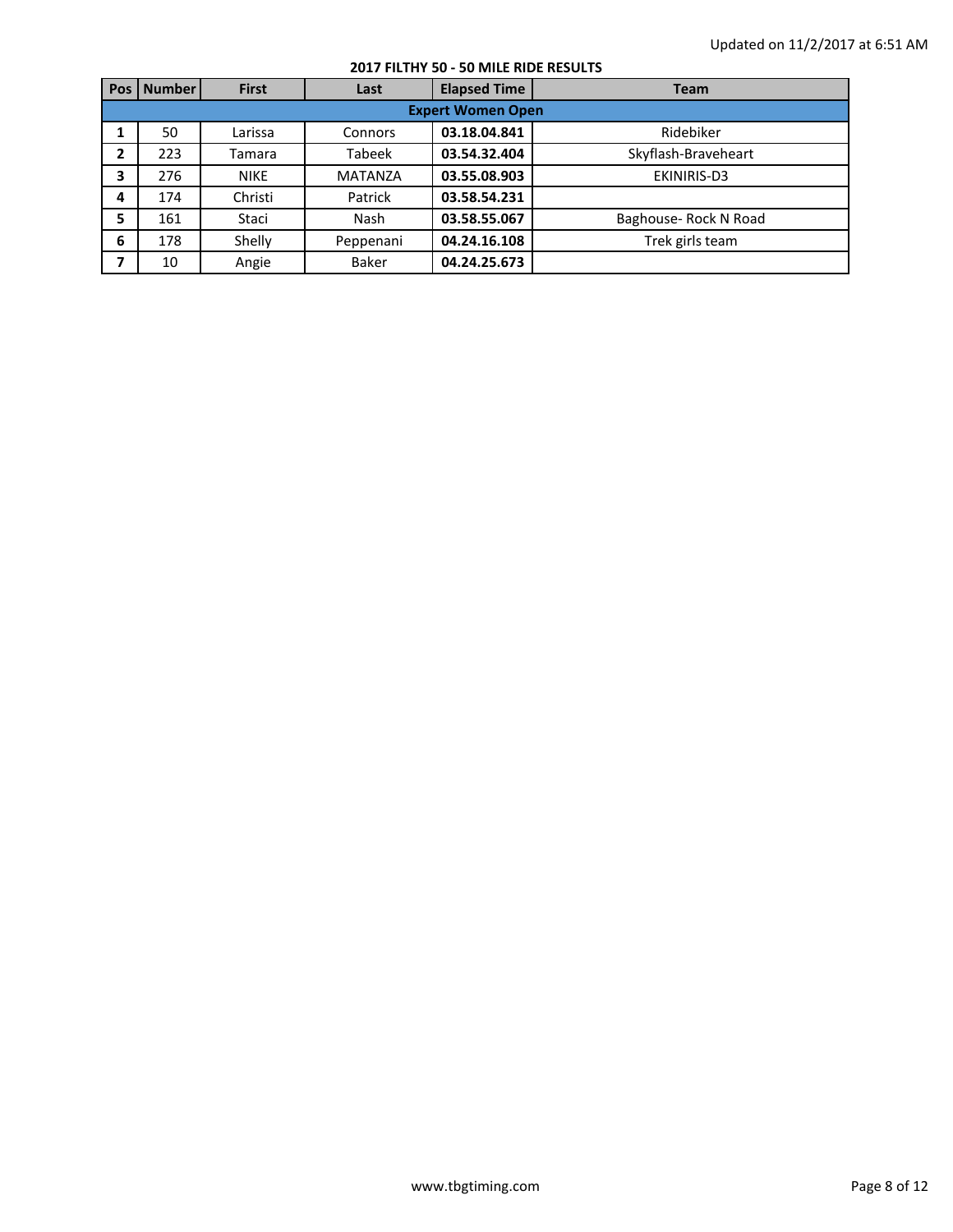| Pos I | <b>Number</b>                   | <b>First</b>  | Last           | <b>Elapsed Time</b> | <b>Team</b>         |  |  |  |  |
|-------|---------------------------------|---------------|----------------|---------------------|---------------------|--|--|--|--|
|       | <b>Masochist (Single Speed)</b> |               |                |                     |                     |  |  |  |  |
| 1     | 7                               | Doug          | Andrews        | 03.31.45.313        |                     |  |  |  |  |
| 2     | 88                              | chris         | guillamondegui | 03.46.41.483        | velo hangar         |  |  |  |  |
| 3     | 78                              | Cory          | Foster         | 04.00.53.250        | Oro Valley Bicycle  |  |  |  |  |
| 4     | 157                             | <b>Rick</b>   | <b>Minnick</b> | 04.04.57.863        | Celo Pacific        |  |  |  |  |
| 5     | 80                              | Karl          | Fredrickson    | 04.06.08.656        | <b>DOYLE</b>        |  |  |  |  |
| 6     | 57                              | <b>Trevor</b> | Darling        | 04.10.32.925        |                     |  |  |  |  |
| 7     | 165                             | Mike          | Okamoto        | 04.12.45.813        | Rock N Road Cyclery |  |  |  |  |
| 8     | 130                             | <b>DAVID</b>  | LARSON         | 04.19.10.452        | YOUR NAME HERE      |  |  |  |  |
| 9     | 121                             | John          | Kennedy        | 04.48.52.366        |                     |  |  |  |  |
| 10    | 215                             | Pete          | Spiegel        | 05.13.26.423        |                     |  |  |  |  |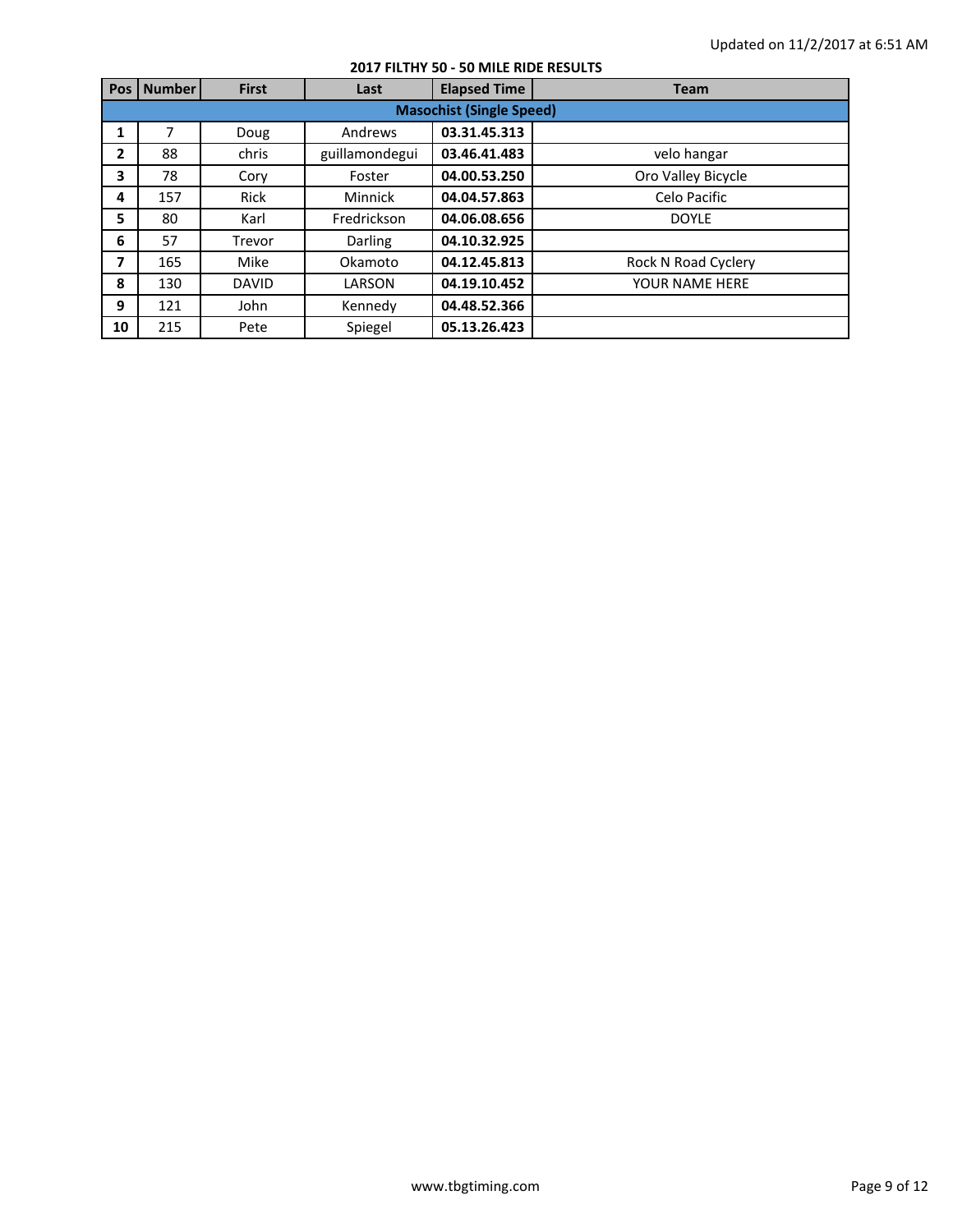| Nytro Mens Team by Breakaway Training   |
|-----------------------------------------|
|                                         |
|                                         |
|                                         |
|                                         |
|                                         |
|                                         |
|                                         |
|                                         |
|                                         |
|                                         |
|                                         |
|                                         |
|                                         |
|                                         |
|                                         |
|                                         |
|                                         |
|                                         |
| Triple Threat Racing-Jax Bicycle Center |
|                                         |
|                                         |
|                                         |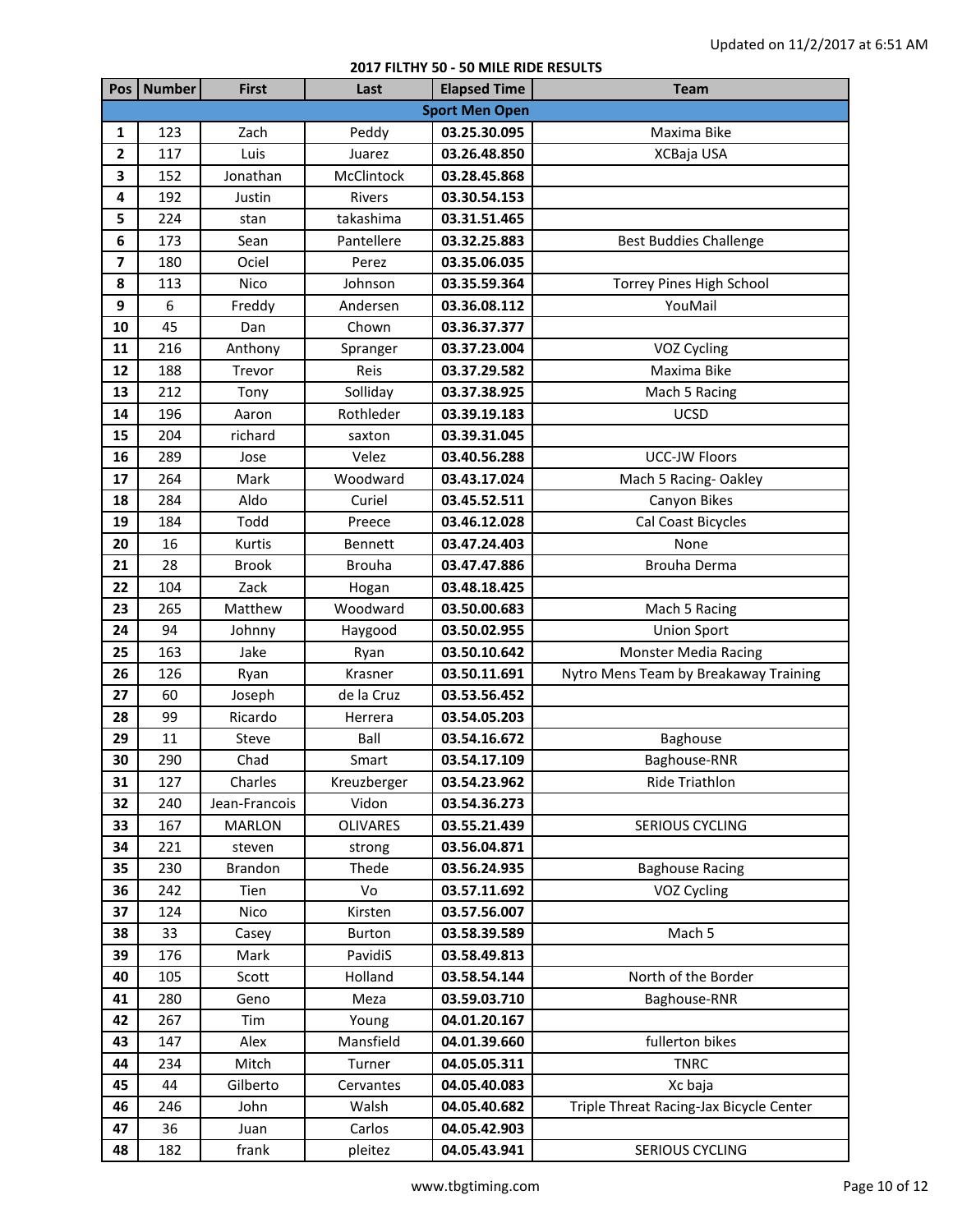| Pos        | <b>Number</b> | <b>First</b> | Last         | <b>Elapsed Time</b> | <b>Team</b>                         |
|------------|---------------|--------------|--------------|---------------------|-------------------------------------|
| 49         | 208           | John         | Shepherd     | 04.06.25.583        | Sub5 Cycling                        |
| 50         | 85            | jamieson     | glenn        | 04.06.39.382        |                                     |
| 51         | 225           | Mark         | Talla        | 04.07.13.204        | Ten-Ten Racing                      |
| 52         | 205           | Jeff         | Schwartzman  | 04.07.30.691        | G2 Bike                             |
| 53         | 35            | Solomon      | Cantwell     | 04.08.07.342        | Brouha Derma                        |
| 54         | 47            | Orlando      | Cintron      | 04.08.17.483        | G <sub>2</sub>                      |
| 55         | 41            | Ricardo      | Cecena       | 04.09.38.597        | Halo Headband                       |
| 56         | 269           | Jeff         | Dodd         | 04.09.43.255        |                                     |
| 57         | 95            | Jeff         | Healey       | 04.10.32.484        |                                     |
| 58         | 191           | Anthony      | Rivera       | 04.13.41.416        | Riveras Resilience                  |
| 59         | 175           | Derrick      | Patstone     | 04.13.51.635        | <b>TASCO MTB</b>                    |
| 60         | 82            | Richard      | Gibbons      | 04.14.48.872        | Canyon Crest Academy MTB            |
| 61         | 48            | Matt         | Clemens      | 04.17.31.896        | <b>UCSD Cycling Team</b>            |
| 62         | 171           | michael      | pallisco     | 04.21.26.502        |                                     |
| 63         | 15            | matt         | benice       | 04.23.27.522        | Competitive Edge Cyclery            |
| 64         | 263           | Bill         | Wood         | 04.23.34.029        |                                     |
| 65         | 245           | garit        | wallace      | 04.23.48.103        |                                     |
| 66         | 122           | kyle         | kilmartin    | 04.24.45.082        | iSpeed Racing                       |
| 67         | 291           | Mike         | Gill         | 04.24.45.455        | Bagouse-RNR                         |
| 68         | 54            | David        | Curtis       | 04.26.44.805        |                                     |
| 69         | 108           | Andrew       | Hopkins      | 04.26.59.884        |                                     |
| 70         | 64            | Daris        | <b>Drake</b> | 04.30.10.922        |                                     |
| 71         | 252           | Conrad       | Weiland      | 04.33.39.552        |                                     |
| 72         | 278           | Anthony      | Valdez       | 04.33.43.025        |                                     |
| 73         | 141           | Charles      | Luke         | 04.37.51.844        | <b>US Military Endurance Sports</b> |
| 74         | 177           | Ryan         | Pelot        | 04.38.56.002        | 100%                                |
| 75         | 154           | Dave         | McQueen      | 04.44.43.978        |                                     |
| 76         | 58            | <b>Brian</b> | Daugherty    | 04.51.40.556        |                                     |
| 77         | 266           | Daniel       | Yang         | 05.00.49.086        | <b>UCSD</b>                         |
| 78         | 202           | Michael      | Salvacion    | 05.00.49.538        | San Diego Bicycle Club              |
| 79         | 68            | Chris        | Egan         | 05.14.51.912        |                                     |
| 80         | 107           | Nathan       | Holly        | 05.41.57.196        | Epoch Visuals                       |
| <b>DNF</b> | 79            | Garrett      | Fountain     | --.--               |                                     |
| <b>DNS</b> | 25            | wayne        | brander      | --.--               |                                     |
| <b>DNS</b> | 39            | Richard      | Cassey       | --.--               |                                     |
| <b>DNS</b> | 73            | Todd         | Erickson     | --.--               |                                     |
| <b>DNS</b> | 93            | Shane        | Hamman       | --.--               |                                     |
| <b>DNS</b> | 96            | Markus       | Heon         | --.--               |                                     |
| <b>DNS</b> | 100           | Damian       | Hiley        | --.--               | Desert King                         |
| <b>DNS</b> | 128           | Andrew       | Langston     | --.--               | <b>KTM</b>                          |
| <b>DNS</b> | 159           | John         | Molloy       | --.--               |                                     |
| <b>DNS</b> | 160           | Matthew      | Muehlbauer   | --.--               | Wolf Pack Cycling                   |
| <b>DNS</b> | 172           | Krista       | Panaro       | --.--               |                                     |
| <b>DNS</b> | 189           | Leighton     | Rice         | --.--               | ispeed Racing                       |
| <b>DNS</b> | 235           | Shawn        | Tweedy       | --.--               |                                     |